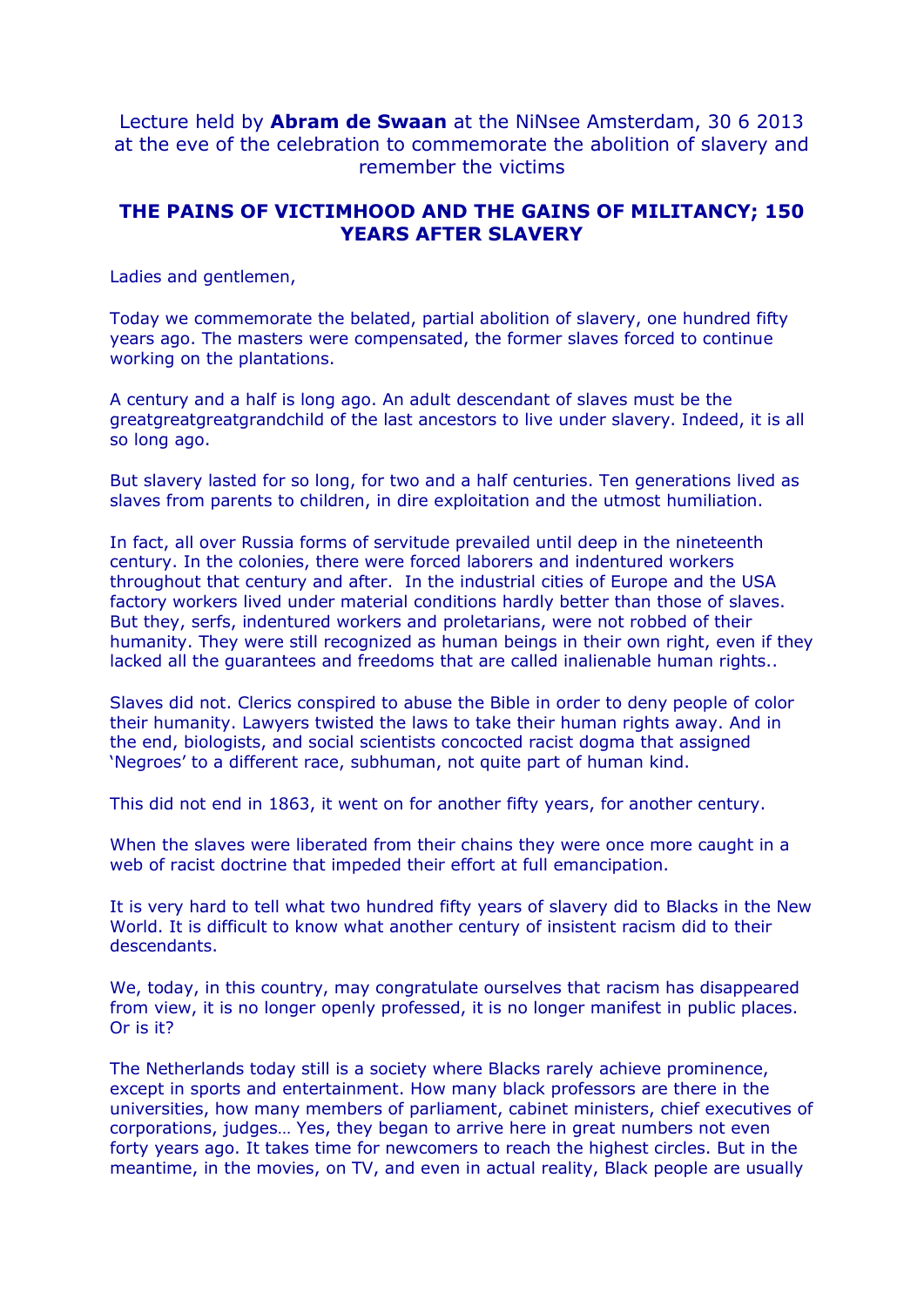in subaltern positions. And that is how they see themselves and that is how their children learn to see them and that is how other Dutch people perceive them. It is not so much a matter of race, as of class.

But all of us, in the Netherlands and in surrounding societies, would rather not hear either of these words, 'race' or 'class'. Yet, these are the two dimensions within which the past of slavery is reproduced in the present.

Artwell Cain has identified the three D"s of coping with the heritage of slavery. The native Dutch are inclined to *deny* the past and present impact of slavery: It is too long ago, anyway, and it is all over now. The Surinamese descendants of those made into slaves are prone to *demand* compensation or at least satisfaction, Dr. Cain says. The Antilleans, in his characterization, tend to *distance* themselves from their history of slavery and its persistent aftereffects.

Except for a special day such as *keti koti*, the commemoration of the abolition of slavery, the subject is almost entirely absent from public discourse. When Black people meet other Dutchmen, color, let alone race or the slavery past are not a subject of conversation, they are discretely passed over.

As far as I know, and I don"t know very far, these themes – color, race, the heritage of slavery – are topics that Blacks keep mostly to themselves. Social psychological experiments show that even black toddlers are very color conscious, in a negative way. Black psychotherapy patients almost invariably turn out to be highly preoccupied with matters of race and color, according to the rare, anonimized patient descriptions by psychotherapists. The social repression of the themes of race and color and slavery, the general denial by the indigenous Dutch, reinforces the tendency among individual Blacks to avoid thoughts and feelings about these issues or keep them to themselves. If Blacks do express themselves, it is almost invariably among their peers, Blacks among Blacks (how do I know? Good question.)

As a consequence, race, color and the burdens of slavery are overwhelmingly private concerns, private troubles.

'Nobody knows the troubles I've seen'.

- No, how could they, if you don"t tell them openly what you went through.

## *In other words, these personal troubles have not been adequately reworded as public issues.*

There are many pitfalls in trying to translate private feelings into public emotions. The past of profound humiliation did not end in 1863, and not in 1913, and not in 1963. It still evokes shame and anger. People who are overcome by shame tend to be silent, people carried away by rage tend to overshout. The native Dutch tend to complain about those few Surinamese activists who are loud, they should be much more worried about the vast majority who are silent.

When the descendants of slavery express themselves in public, one stance is that of the indignant victim. No one understands what they went through. Now they are entitled to apologies and indemnification. This, indeed, once seemed to be a viable strategy in a society such as the Netherlands with its rather generous cultural and welfare provisions. But there is a pitfall in the self-presentation of the victim as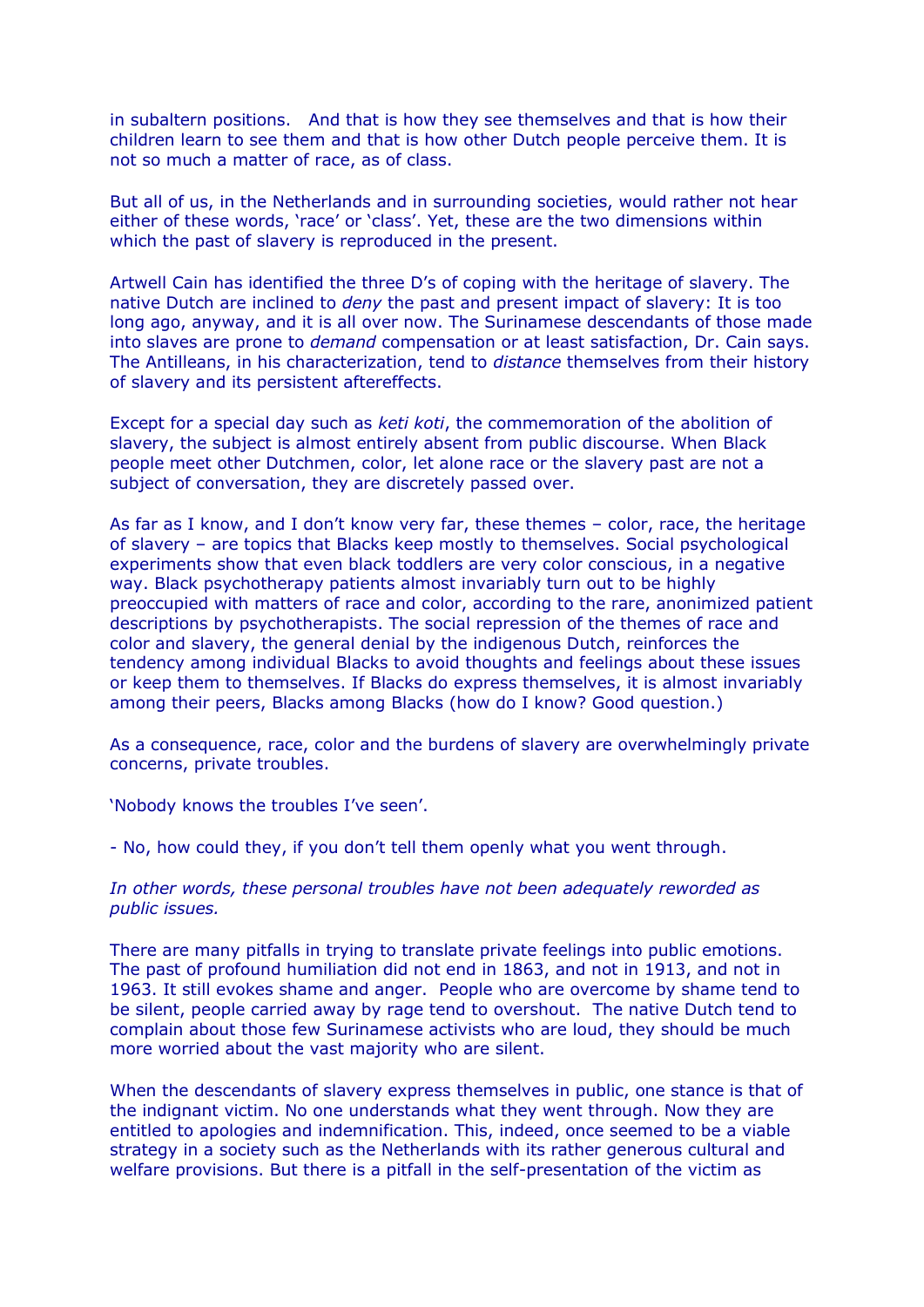victim: if you were so damaged by your collective past there now must still be something wrong with you.

This can be seen, for example, in the discussions about the Caribbean family pattern as one aspect of the heritage of slavery. On the one hand it works as an overall excuse, on the other hand it entails a blanket disqualification. If slavery has destroyed the coherence of Black families, that can only mean that present black families are inadequate. That is a tricky argument. It turns the inheritors of Slavery into clients for psychotherapists and social workers. Most likely, the better explanation is that Black family patterns are quite adequate arrangements under conditions of continual insecurity of income and work in a discriminatory labor market. The fact that that labor market is loaded against Black people in itself has everything to do with the Slavery past.

The public presentation of the slavery heritage as victimhood holds a promise of gain, but is easily turned against the victims themselves.

There is a peculiar and perverse relation to that other human disaster in modern history, the extermination of millions of Jews (and so many other people). Many Blacks feel that it is impossible to explain how disastrous Slavery was, unless they equate it with that one disaster that by now everybody recognizes, the Holocaust. But the Holocaust is itself a misnomer, and to apply it to something so different as Slavery as a 'Black Holocaust' is a double misnomer.

Slavery lasted so long and affected so many, it was so deeply offensive and destructive, it deserves to be recognized as something *sui generis*, of its own kind. But the victims of the Holocaust by now, in Western Europe and the US, have gained such wide and profound recognition, while the descendants of Slavery still must do without similar recognition of their past suffering. This evokes a "Holocaust envy": the Jews after all have got it made. Everybody respects their suffering.

The Jews, on their part, sometimes show a Holocaust jealousy: the Holocaust is theirs and nobody else"s. Anybody who diverts the term Holocaust to highlight their own historical suffering tries to steal empathy from them under false pretenses.

In fact, this comparison with the Holocaust does nothing to clarify the public debate, it only blocks the understanding of the Slavery past by forcing it into an alien mold. Slavery as it was, was bad enough, it was neither worse or less bad, it was horrible in its own way.

There is not much explicit racism in Dutch society. That is in part a result of the Nazi occupation of the country almost seventy years ago: "That never again." There hardly is institutionalized racism. And still the dice are loaded against people of color. Racism in this country, as in neighboring societies, is a covert, an insidious affair. People have racist thoughts, they make racist jokes among one another and accept that others tell them in their presence, giggling surreptitiously. There even is a trick to get away with racist, sexist and anti-Semitic remarks: "What I am saying now may not be politically correct'. This even makes the speaker sound daring and non-conformist while he mouthes his bigoted clichés.

Racism has gone underground, it is part of private conversations, it works stealthily when people choose to hire employees, select new members for their club, recruit promising students for internships and so on. "This has nothing to do with color, we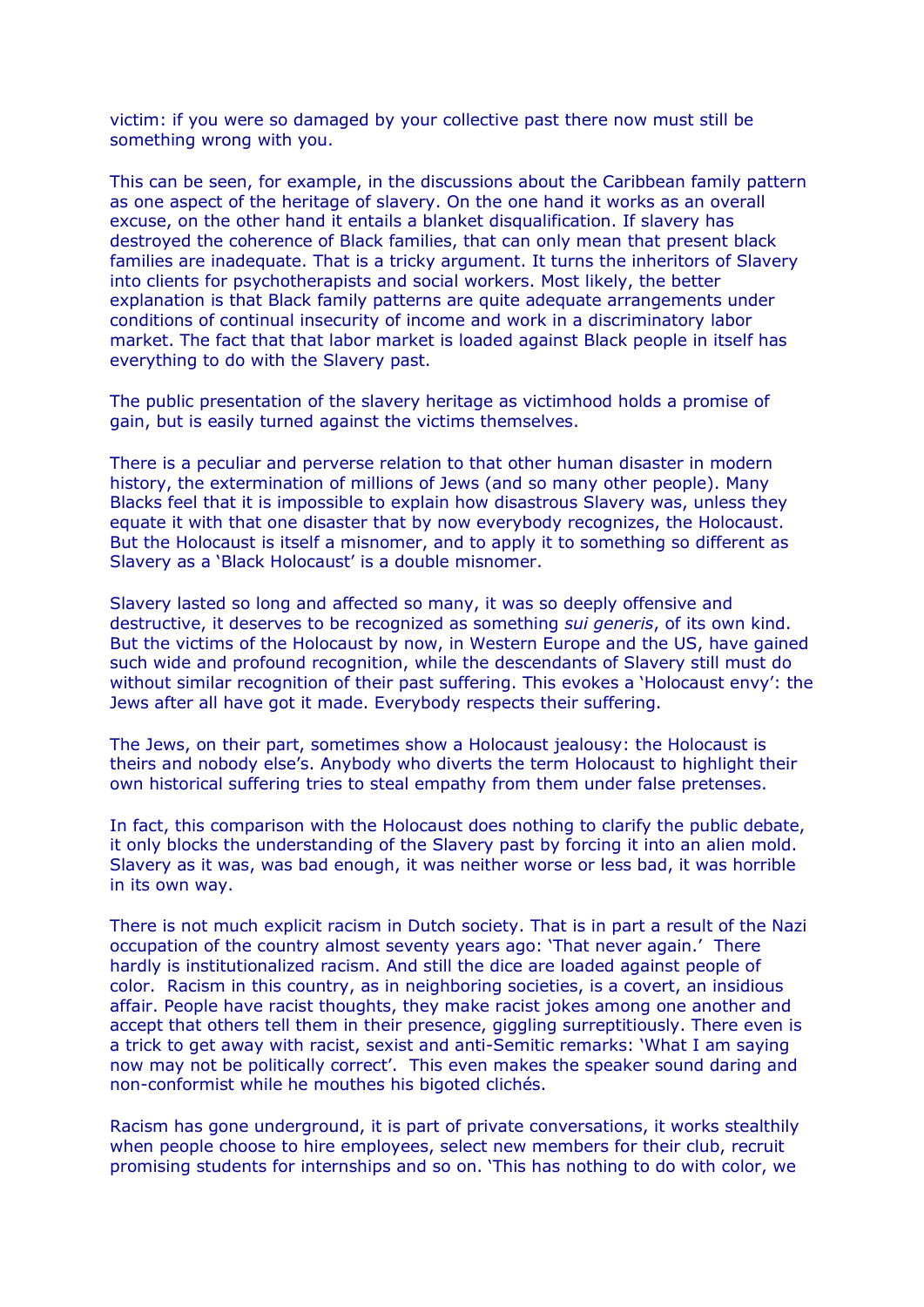just want somebody, how should I say "compatible"., people who will feel at ease here'.

Racism in this society has gone in hiding, even in people"s minds. It avoids conscious thought: "me, racist ideas? I am colorblind, I even have black friends ("even"?). But there it is, in the back of their minds, just below awareness level. Not just in white people, also in black people.

Imagine, you have a worrisome medical complaint and have made an appointment at the clinic. There you are, waiting for the specialist to appear. There comes the doctor: a pretty woman this side of thirty. For one split-second you think: "I don"t want a young woman, I want an experienced, reliable middle, aged man'. I call that "shutter time", the 1/10 of a second that your conscious mind sees a bright image of its own repressed prejudices. And then you correct yourself, or even ignore your sexist flash.

Let's make matters worse. There comes the specialist: a lanky, black man with an Afro. Shutter time: for one split-second you catch yourself thinking, I don't want a black doctor, I want a Caucasian middle-aged male to look into complaints. But already you have corrected yourself and made a full reversal: "Oh, how lovely, an allochthone, multicultural, rainbow cardiologist." But you and I know about our shutter-time.

[Let me give you one last example. This time the joke is on me. When I just started as an author, in my early twenties, I was about to leave for the USA, and a Dutch radio station had proposed I do a weekly spoken column for them from America. I was thrilled, of course. When, at the end of the conversation with the head of the station, the subject of payment was raised. I stated my fee. And he responded, "that is quite a sum, we here at the radio station don't care that much about money.'

Immediately I felt ashamed. 'We at the station' as opposed to 'me', obviously a greedy Jew. Now you see… And in my embarrassment I accepted the smaller fee they offered. It never occurred to me that if they at the station really did not care that much about money, they could have paid me the higher amount. I had been caught in the web of my own inner prejudices about Jews that I too had absorbed from a surreptitiously anti-Semitic environment.]

Is it that bad, am I, are you really a racist at heart? No, of course not. Throughout our lifetime in this society we have absorbed zillions of images, millions of remarks that implicitly showed black people in subaltern positions, white people in positions of authority, ten times, one hundred times a day. How could we not have acquired a racially framed perception of the world. The opposite is true, the fact that we try to correct these racially framed perceptions, that we try to banish them from our thoughts, testifies to our effort to resist racism in the world and in ourselves. But that does not mean that our innermost thoughts are entirely free of it.

Allow me to give an example of private troubles that begin to transform into public issues. The Dutch celebrate Saint Nicolas, which I consider the heyday of the annual cycle in the Netherlands.

Part of the ritual is the appearance of a little gnome in seventeenth century servant costume, and… in blackface, threwing candy to all children who have been "good" in the past year, threatening "bad" children with his rod, all in a sort of mumbo jumbo that might pass for Sambo talk. It all was good, healthy fun, until a few hundred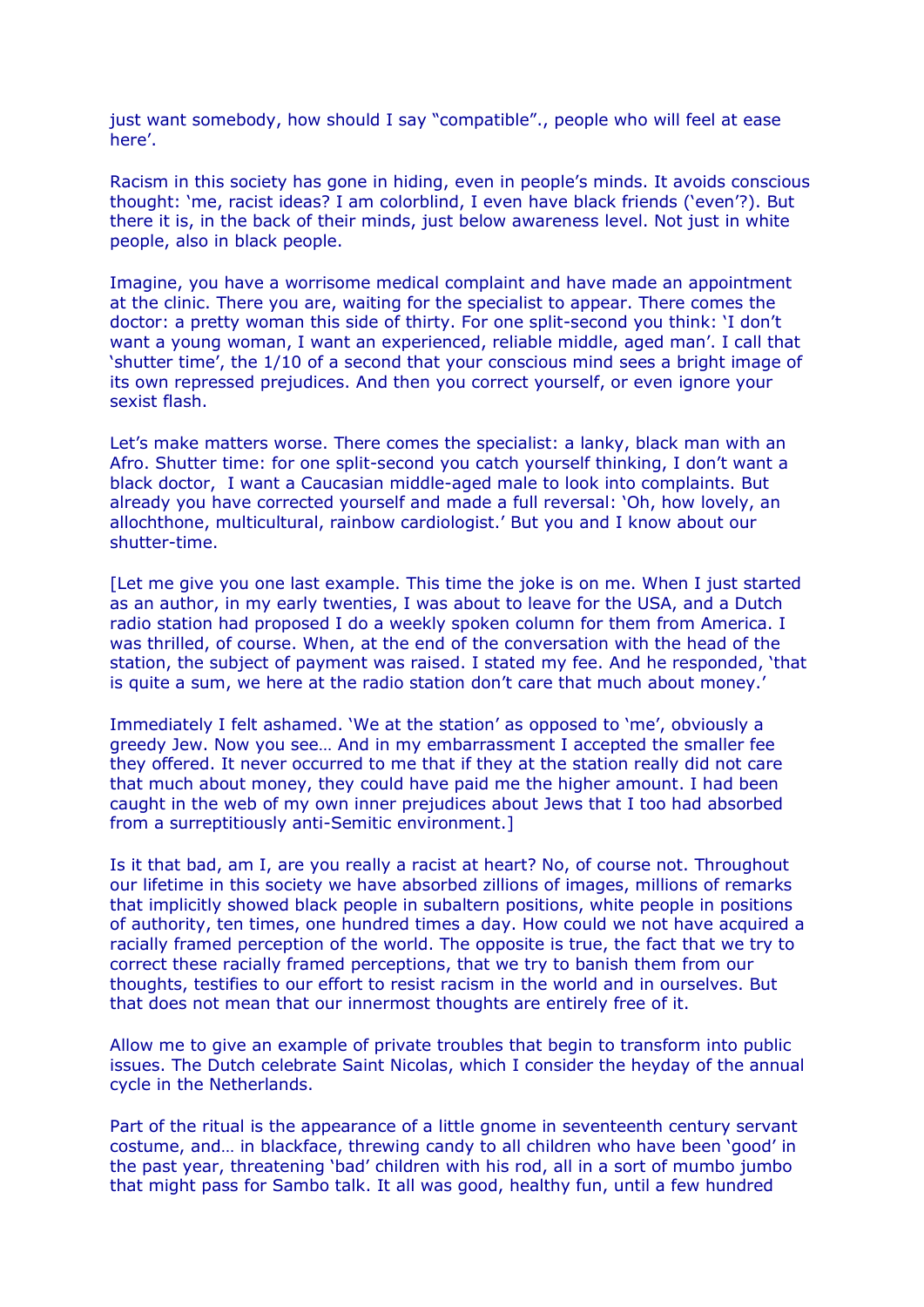thousand dark skinned people appeared on these shores, many speaking Dutch with a distinct accent, but without either rod or candy.

All of a sudden the good-natured joke turned into an embarrassment, like students in class caught in a spoof of the teacher upon his unexpected entrance. Except that black Pete happened to be the servant in the play. The Dutch decided to act as if there was no connection whatsoever between the black caricature and the real black people who had turned up in such numbers: "Black Pete had nothing to do with slavery or with blacks, he was a totally disconnected figure out of an age-old Dutch national tradition, entirely innocent of any racial connotation whatsoever (and of course this national tradition had nothing to do with a history of three centuries of slavery). The Blacks were the aggressive ones, spoiling the party for the natives and denigrating cherished folklore."

Most Black people decided to turn a blind eye…. act as if they did not mind and as if it was just an innocent children"s pastime that one should allow the Dutch natives.

But if the native Dutch take Black Dutchmen seriously, they should respect their feelings, even if they do not share them. They might make some allowance for Black sensitivities and paint Pete's face in all those gaudy colors they paint their faces in for football matches and the King"s birthday celebration: multicolored Petes as a minor adaptation to the hundred of thousands of dark people who have come to live here in the past half century or so and who have adapted in so many ways to the manners of the native Dutch. Living together is a two-way process.

What we are talking about here, are the difficulties of translating private troubles into public issues.

But there is not only shame and mourning about slavery, in private, in confidential talk with peers. There is also, and increasingly so, another emotion: anger. Anger can be controlled and channeled for public purposes: then it becomes militancy. Militancy is the collective, controlled, and organized expression of private and spontaneous anger.

This certainly is a time of contestation. Demonstrations flare up all over the world, suddenly and in rather similar manner, in distant places.

But that is not yet the same as militancy, which requires a long term vision, organization, persistence. Quite old fashioned virtues, I admit. But it is an illusion that anything less will do.

I think Black people will have to organize, as Blacks, with their political allies, to gain recognition for the historical disaster that was Slavery. They must organize together with others to overcome the consequences of past oppression and humiliation that today work out as discrimination, in education, in housing and in the labor market.

Why is it, that in this society those who have little in the way of capital, authority, connections, the poorest, the least skilled, the excluded are also least inclined to use their one tiny ticket to political influence, the vote; why do they not use their one power resource, collective action in the form of demonstrations, occupations, strikes?

We are here in the much reduced headquarters of NiNSee, the 'National' (mind you, 'national', that is 'of the nation', Institute for the Dutch slavery past and its heritage.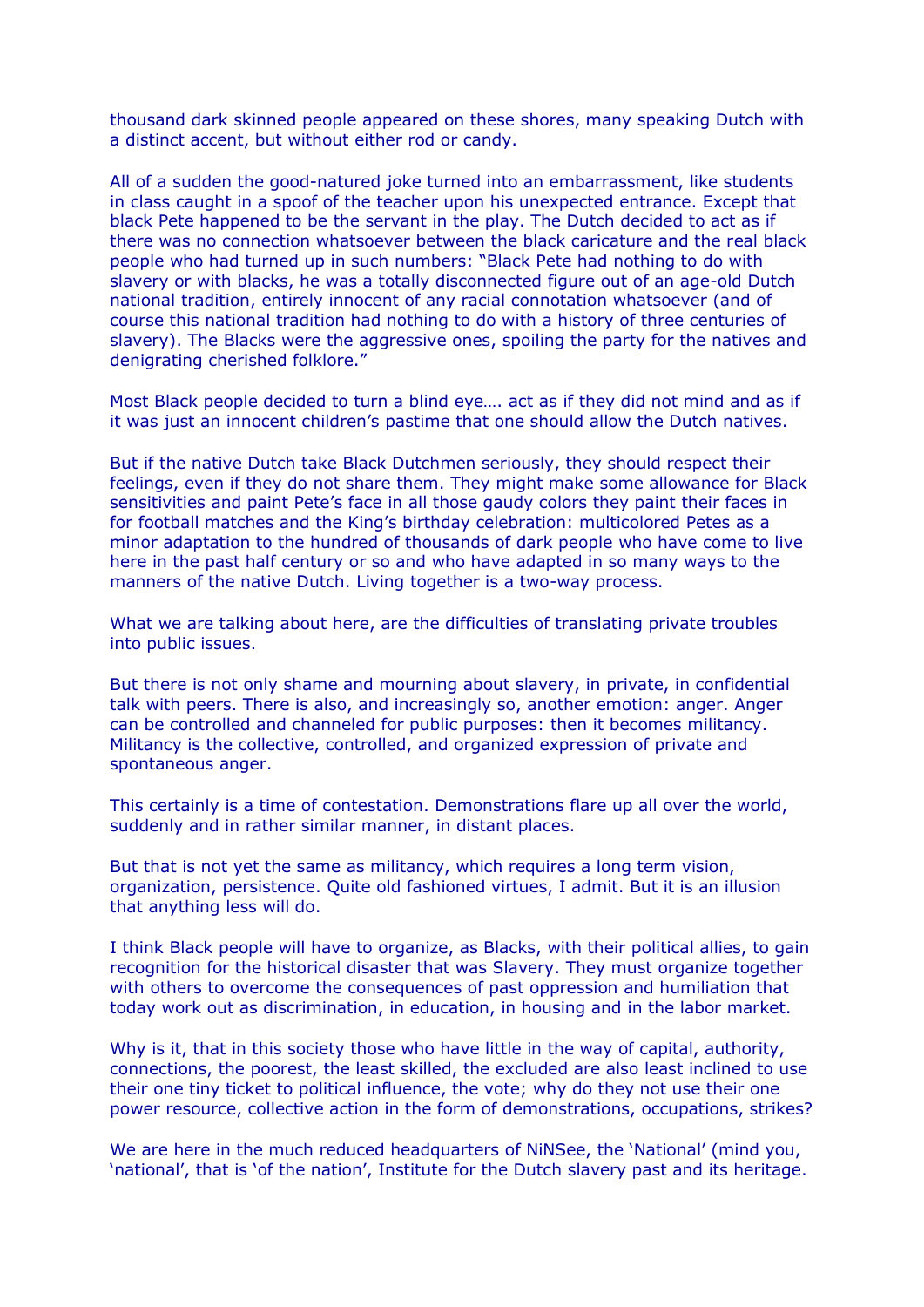The Institute was to do research about that past, to educate people about its enduring legacy and to commemorate past suffering. The Dutch were almost the last to grant freedom to the slaves and the first to forget all about it.

Only by the time hundreds of thousands of the descendants of their one time slaves came to live among the native Dutch gradually the memory of those dismal times was revived.

Slavery and the slave trade were an injustice, maybe the greatest injustice the Dutch ever committed. And even as they committed those deeds they knew very well that they were breaking their own religious and earthly laws.

Only by denying the humanity of the Africans could they gloss over their crimes, as if their own laws did not apply to these creatures. But the humanity of each and every person that had been enslaved was an undeniable fact, for everyone to see.

Ever so haltingly, the awareness dawned upon the Dutch that slavery is not just a thing of the past (*'it's soooo long ago*"), but that these centuries of dehumanization still work in the minds of the descendants of slaves, and in the minds of the native Dutch*:* 

NiNsee was a gesture of contrition, an institutional way to apologize for past crimes of the Netherlands towards its Afro-Caribbean population. That is no small matter. It is about restoring one's own honor by honoring the humanity of the other. It is about a debt of honor. You cannot just withdraw that gesture when it happens to be a convenient way to cut costs. To retract that gesture is dishonorable. It was and is a mortal insult to all Africans they once enslaved.

It shows that they are still not taken seriously, not their past of slavery, nor their present presence in this country.

What happened to NiNsee shows in miniature the way Blacks are still treated in this country. NiNsee has become its own subject.

I must make an exception for the city of Amsterdam, which has shown in words and actions that it understands what is at stake here. (It is apparently possibl, after all.)

Tomorrow you will stand with representatives of the Dutch government. They will speak pious and glowing words. They know, you know, we all know, that these are meaningless words spoken by authorities without honor.

The Afro-Caribbeans, and many, many native Dutch people have allowed this to happen, have let themselves be mortally insulted. That, now is our shame. I said that we must transform private troubles into public issues, transform personal shame and anger into collective protest and organized militancy.

lezingThere is a struggle to be fought, not just by Afro-Caribbeans, but by so many people who understand what this is all about and who will stand by them.

*Get up, stand up, stand up for your rights.*

*Get up, stand up, don't give up the fight*.